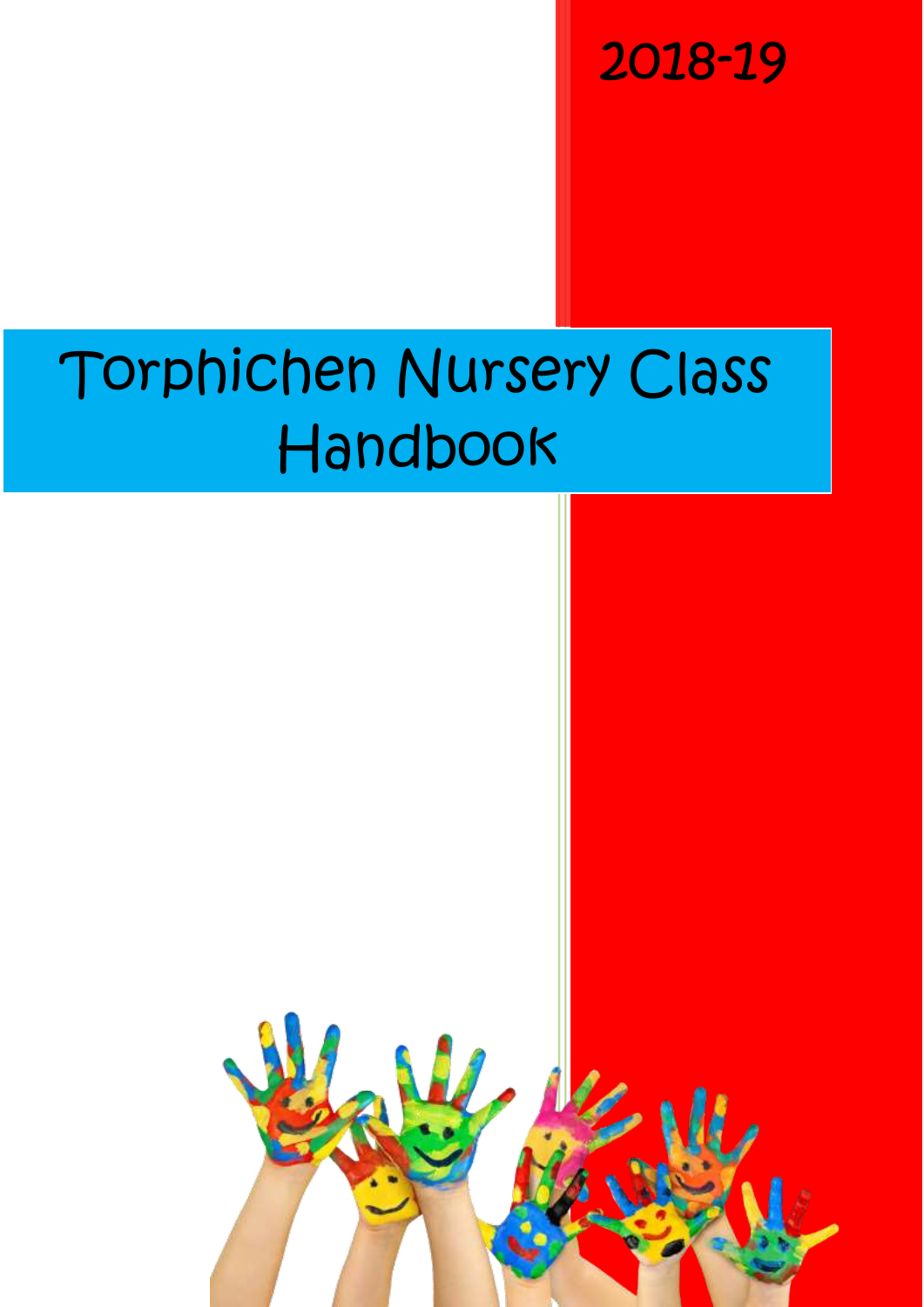# **WELCOME TO TORPHICHEN NURSERY CLASS**



| Nursery Staff Team  |                           |
|---------------------|---------------------------|
| Head teacher        | Mrs Angus                 |
| Early years officer | <b>Mrs Cairns</b>         |
| Nursery nurses      | Mrs Alexander, Miss Young |

Other adults working in the nursery class may be pupil support workers, supply staff, students or other professionals who may see your child during our nursery sessions.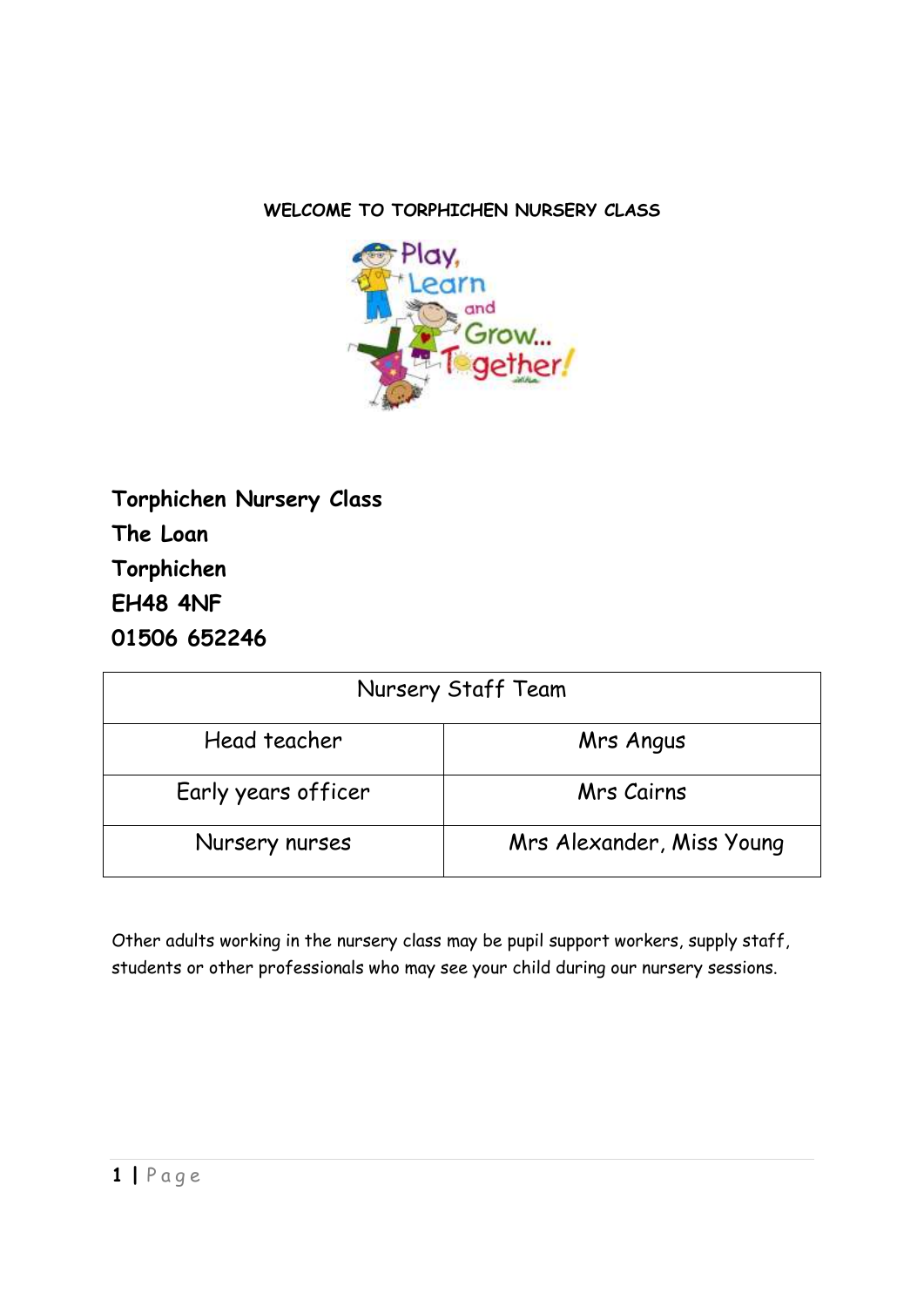#### **TORPHICHEN NURSERY CLASS AIMS**

#### **SESSION 2018-2019**

#### **'Our children are capable, responsible and unique '**

#### **Our Values:**

We want all of our children to feel:

**Included Safe Respected Challenged Supported Valued Nurtured**

#### **Our Aims:**

- 1. To create a stimulating, caring and safe environment for all the children in our care.
- 2. To actively develop confidence and self-esteem.
- 3. To work in partnership with parents, carers and other professionals.
- 4. To provide quality child centred education to meet the needs of each child.
- 5. To promote equal opportunities for both children and adults.
- 6. To be actively involved in our local community.
- 7. To continue to develop our approaches and provide the highest quality education for all children.

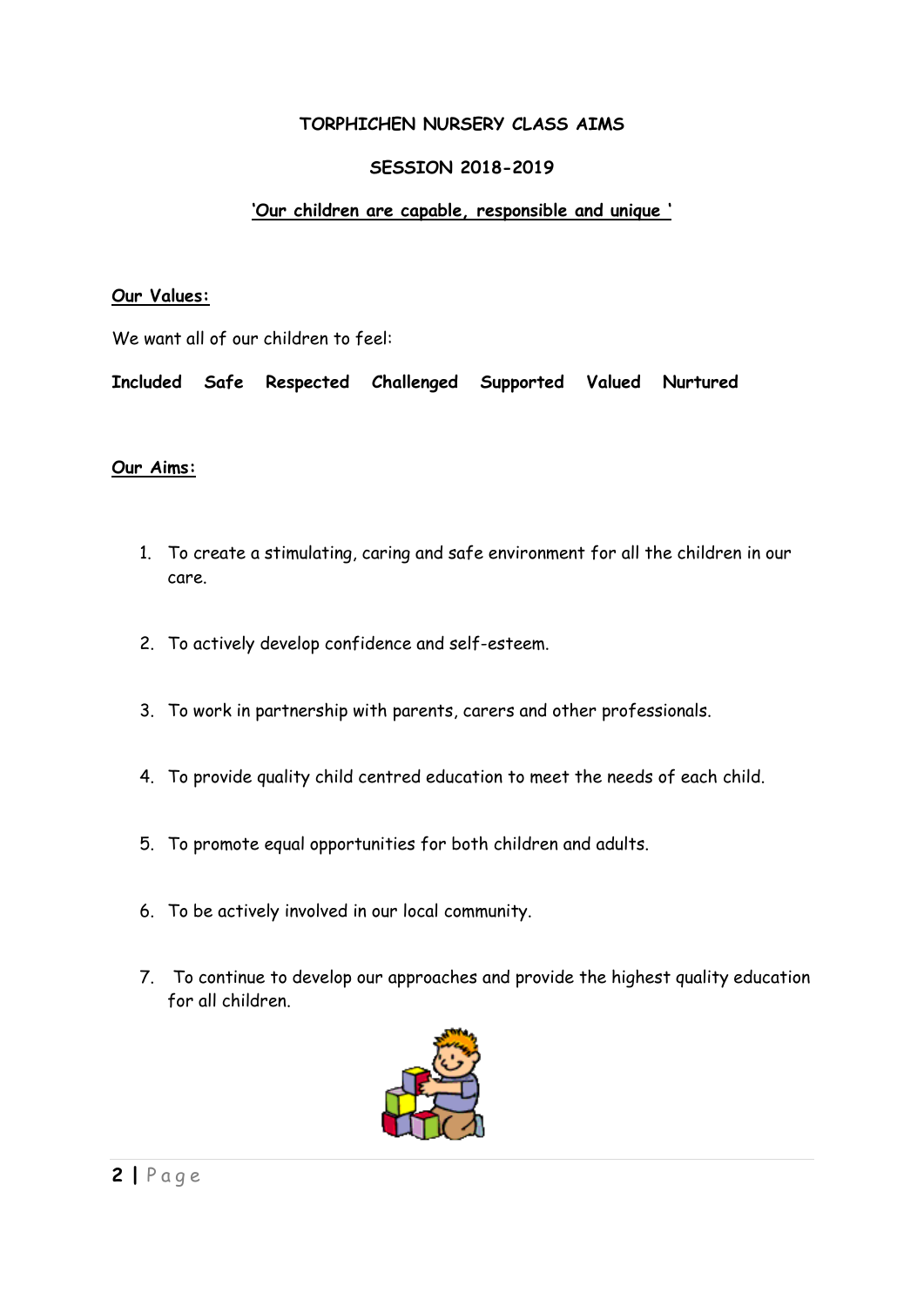#### **SESSION TIMES**

**Monday to Thursday**



8.00-4.00 for full day sessions

8.00-12.00 for am sessions

12.00-4.00 for pm sessions

#### **Starting Nursery**

What to expect:

Before your child starts nursery you will be invited to bring them along for an informal visit. Children will be able to meet each other and enjoy playing together. It will also be an opportunity for you to meet our staff, ask any questions, and, in line with West Lothian Policy, to arrange for a home visit to take place prior to your child starting nursery if you wish.



We will provide a safe and stimulating environment in which your child will feel valued and respected as an individual.

At the beginning most children find the nursery an exciting and stimulating experience. However, a few children find it quite bewildering. Together we can work out the best approach to help your child to get the most from their experience at nursery.

We welcome your comments and suggestions and will listen to any concerns and treat them confidentially.

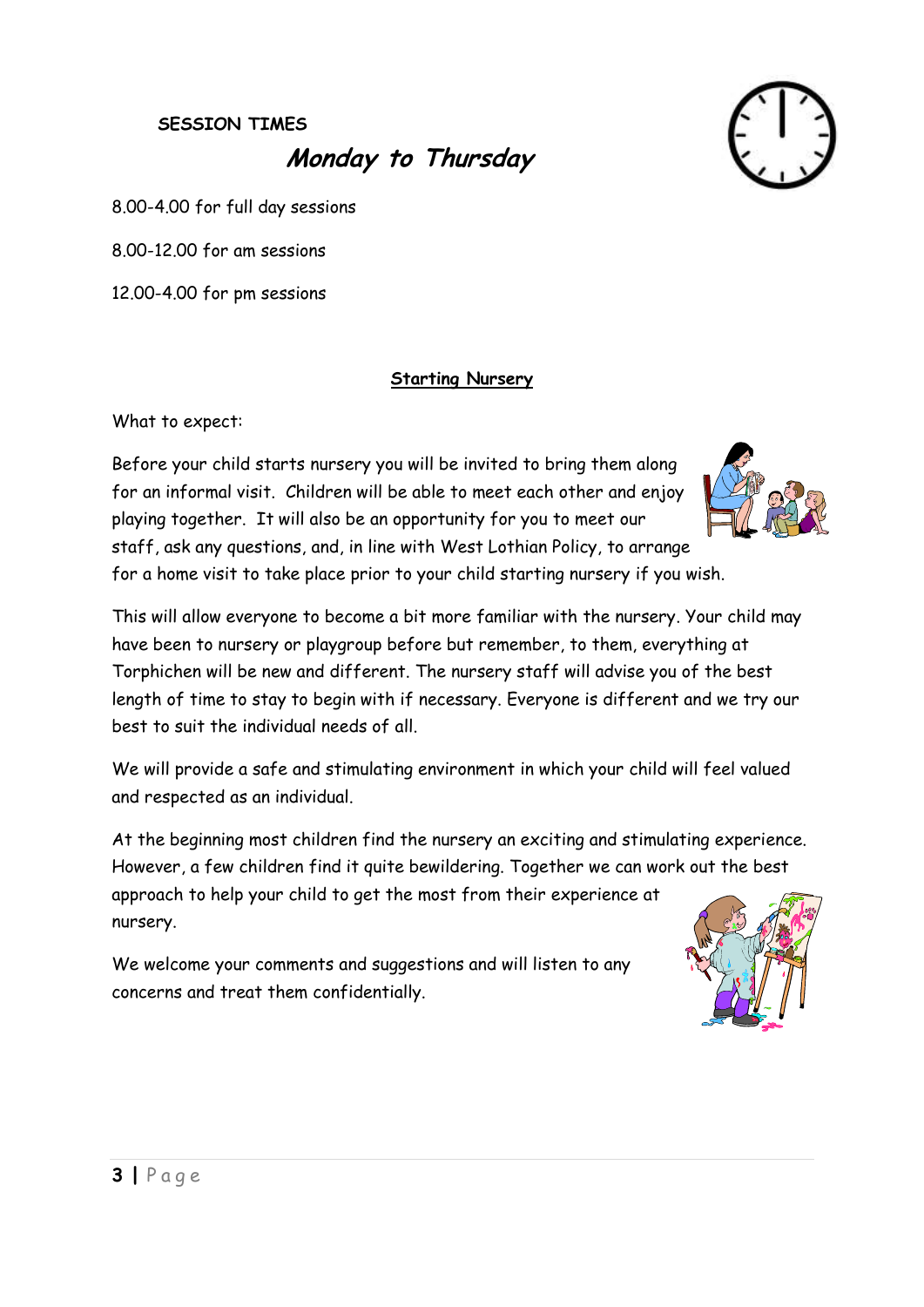#### **Coming to and from nursery**

When you enter or leave nursery please remember to check the door is closed behind you. The security door entry system automatically controls entry to the nursery at all times. Please do not open the door or hold the door open for other people. We know this may seem rude but we're sure you will appreciate this is for security reasons and to ensure the safety of all our children.

Your child will be given a peg and shoe bag with his/her name on and a picture for easy recognition. Outdoor shoes should be put on the bench under their peg. For the children's safety, soft soled shoes (black gym shoes) must be worn indoors and must be clearly labelled with your child's name.

At the start of the session remember to help your child to self-register.

At the end of the session staff will only release your child to a person who has been named by you on the form and who knows your password.

All children must be brought to the nursery and collected by an adult. No person under the age of 16 can do this and under no circumstances can the nursery staff hand over a child to another child.

Please ensure staff are informed as to who is collecting your child if you yourself are unable to do so. Parent/carers are reminded that picking up times are important as staff require time to organise activities for the next session. If, for any reason, you are going to be late, please let us know. It will save your child a great deal of worry.

When you are in the nursery at the start or end of a session please feel free to chat to us so that we can exchange information that will help your child relax and have fun at the nursery.

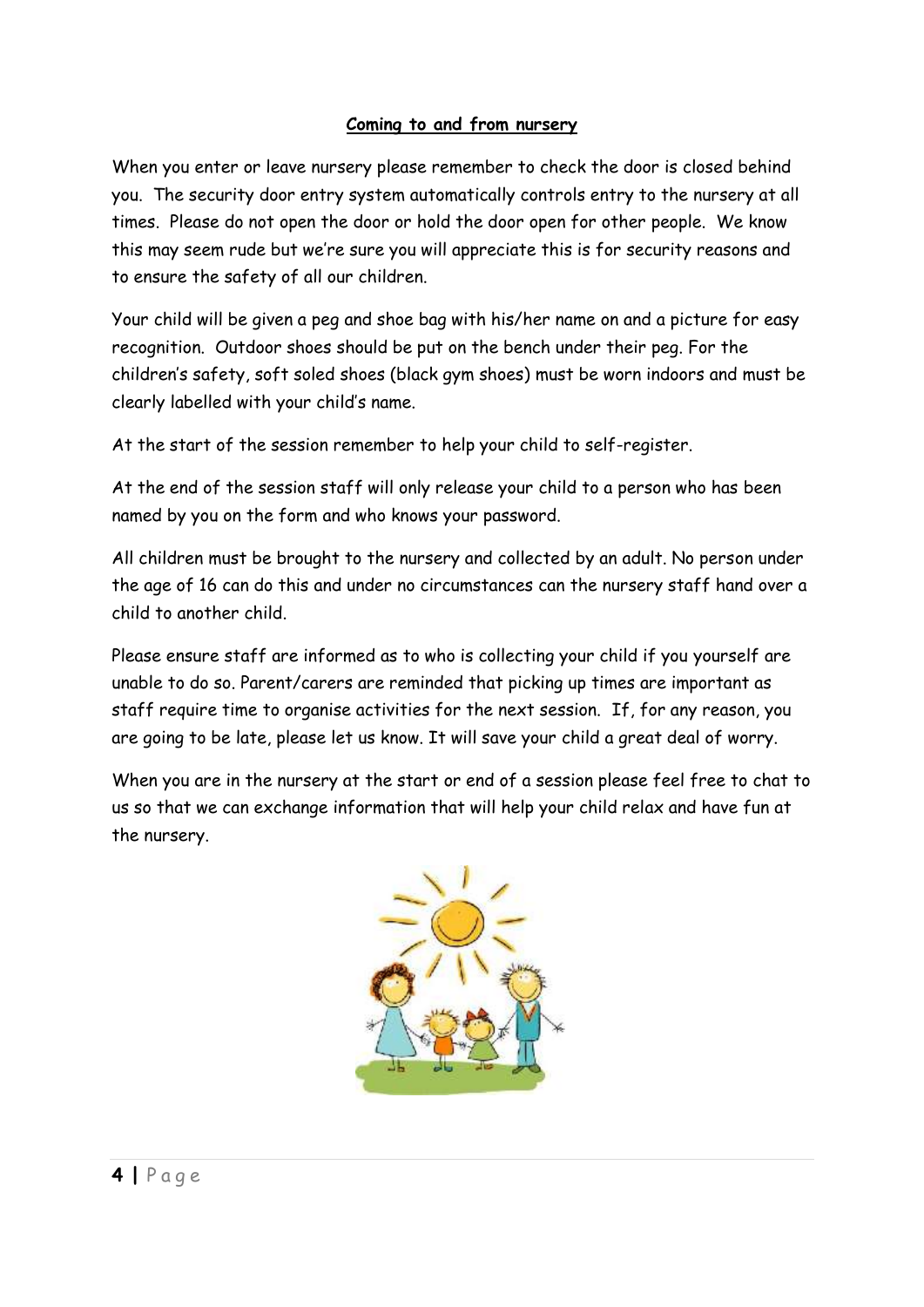## **Communication**

We have several approaches to communicating news. We use a news board in the cloak room for events and points of interest. We put notes in your child's home link folder and the regular newsletter gives parents/carers information about nursery events and general information too. If you provide your email address we will email information to you and save paper.

# **The Nursery Curriculum**

In line with National Guidelines our curriculum is based on the Early Level experiences and outcomes of Curriculum for Excellence. We aim to ensure that your child's education has good breadth and depth which enables him/her to develop skills for learning and life. We place emphasis on literacy, numeracy and promoting a healthy lifestyle. There are eight main areas in the curriculum, all of which the children will experience during their time in nursery:

Languages. Mathematics, Religious and moral education, Social studies, Expressive arts, Science, Technologies and Health and well-being.

We also refer to the guidelines set out in Building the Ambition as well as "Pre-birth to Three" guidance which focuses on four key principles- Rights of the Child, Relationships, Responsive Care and Respect.



# **The Nursery in the Primary School**

The nursery is very much part of the primary school and school facilities are available for use. At times the nursery will join in with the school and take part in special events, attend assemblies etc. Your child will also become familiar with the school through routines such as taking money to the office, collecting resources etc. School children may also visit the nursery for individual projects or to help.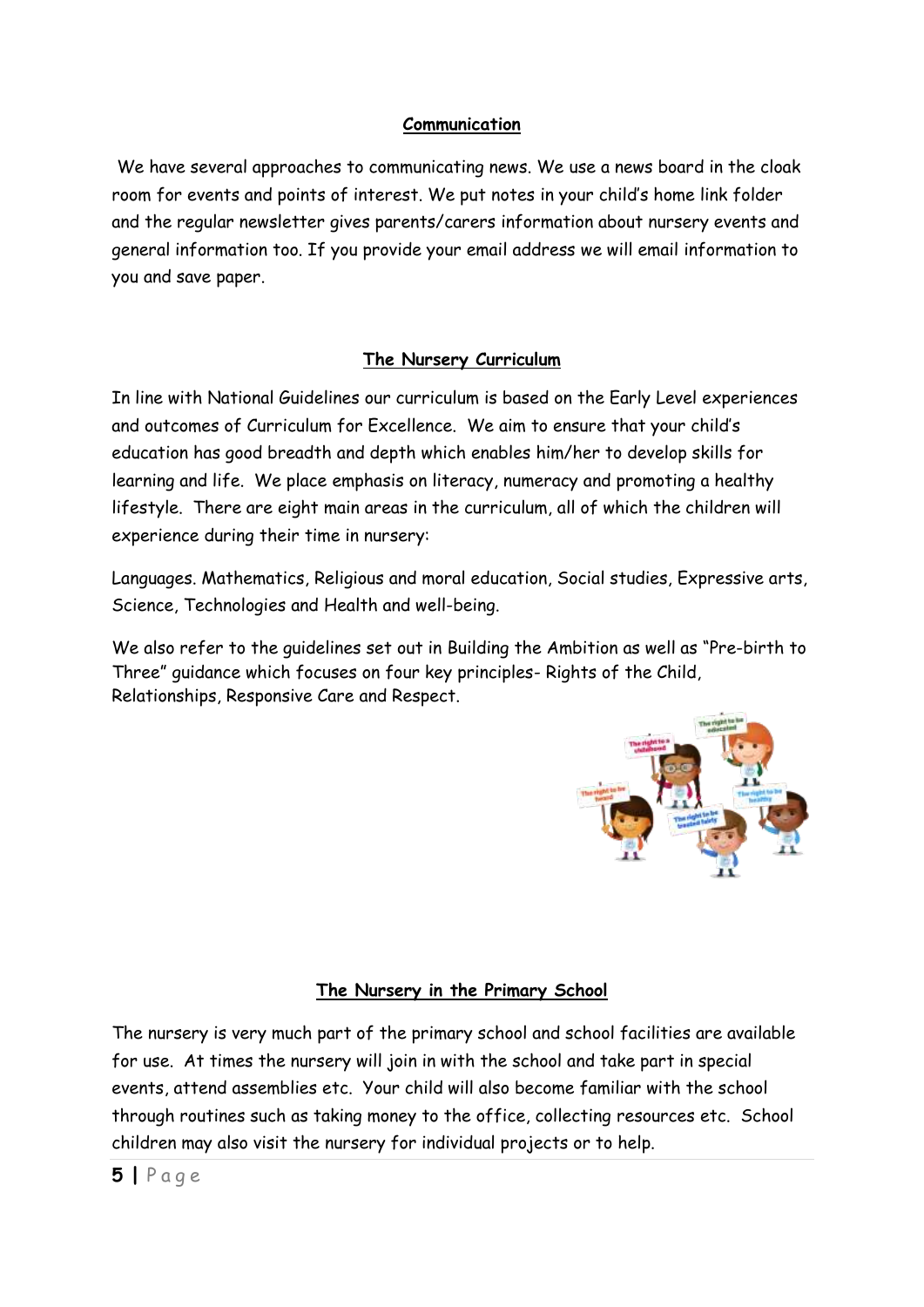## **Outings and Special Visitors**

As part of our early years' curriculum, we like to consult with the children and follow up on their interests. This can often take us out and about in the local community and sometimes further afield. For any outings, we require specific permission from parents/carers and we may ask for appropriate payment to cover costs.

We like to take children out for walks in the community. For these local outings, we will ask you to grant permission on a termly basis, rather than handing out permission slips every week.

We often have visitors from various professional and community agencies (e.g. Police, Health, Educational Psychologist, Doctor, Dentist, Speech and Language Therapist) to help advise us or simply to talk about their jobs with the children as part of our learning.

#### **Child Protection**

It is our role as educators to ensure all our children live safely and can reach their full potential. Torphichen Nursery and Primary School has a Child Protection policy ( copy available in our Parent Information File) which follows National and Local guidance. West Lothian has developed an inter agency approach to Child Protection. This means that schools work with Social Policy, Police Scotland and Lothian Health Board to ensure the care and welfare of each child in school. To protect all children from any form of abuse West Lothian Council has clear procedures and guidelines, which we must follow if any allegation or suspicion of child abuse arises.

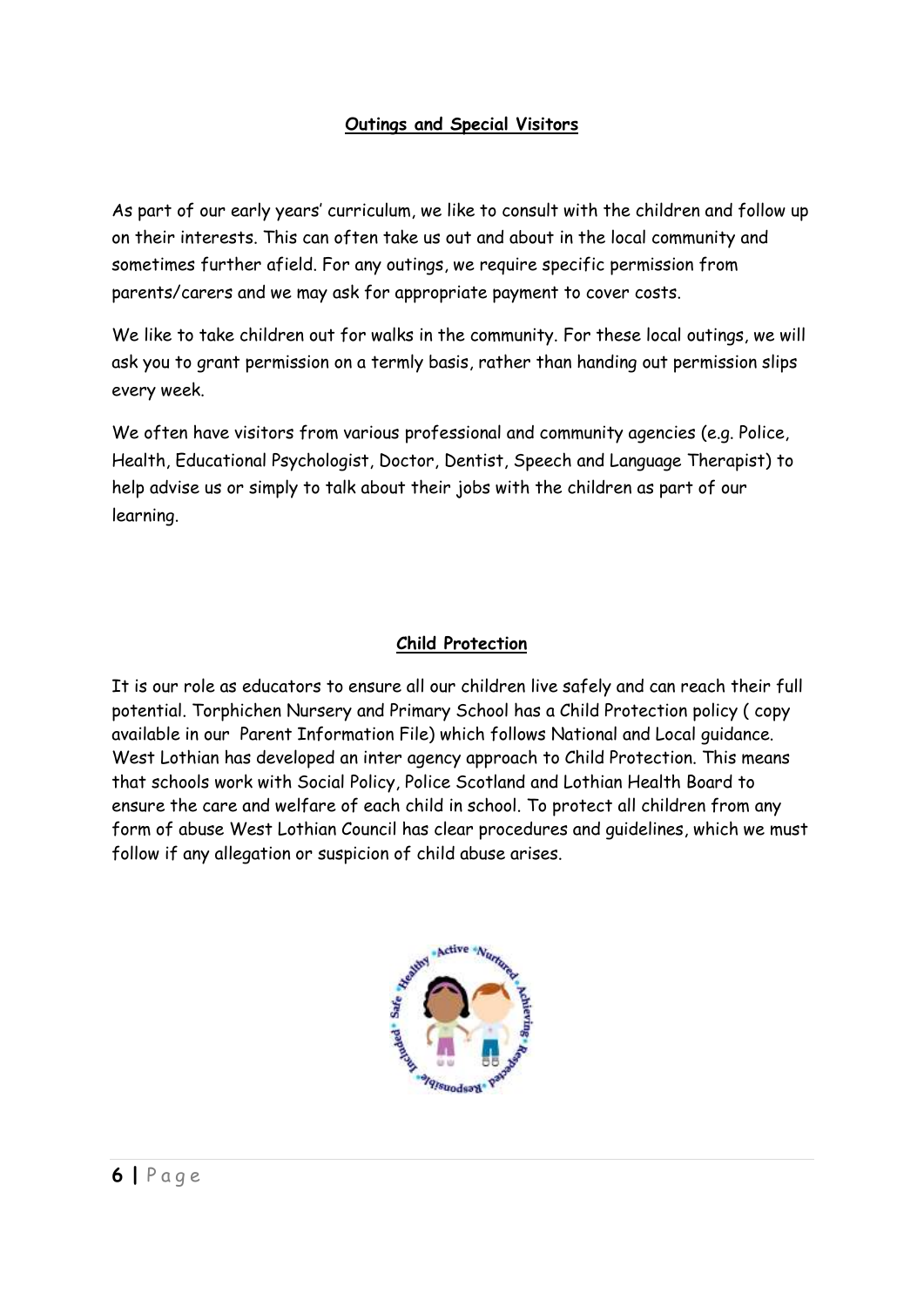

## **Getting it Right for Every Child (GIRFEC)**

Getting it Right for Every Child is the "Golden Thread" that connects policy and practice which is aimed at supporting children, young people and their families. It is about improving outcomes for children and young people and making sure public agencies respond well to needs and risks. It is about ensuring children and families get the support they need support at the right time.

The primary aim is to bring together the right services to assist children, young people and families, in order that Scotland becomes the best place in the world for children to grow up. It seeks to ensure that children are **Safe, Healthy, Active, Nurtured, Achieving, Respected, Responsible and Included**.

Getting it Right affects every child in Scotland. It affects parents and carers, giving them additional help if they need it and the opportunity to be involved in planning any extra, targeted, support their children may need. However, it also changes the way in which different organisations, including health, education, third sector children services, youth justice and the police in Scotland, work together to ensure the best outcomes for children and young people.

Getting it Right was introduced by the Scottish Government in 2008. All public services were encouraged to become involved in making it work because it was widely known that Getting it Right is a great way of helping children and families.

The main features of GIRFEC include:

 Where a number of services need to cooperate to help support children and their families, a Lead Professional (usually the Health visitor for pupils of nursery age) will be appointed to ensure there is good coordination

 Where needed, supporting agencies and organisations will help assess a child's wellbeing and will work with children and families to ensure good outcomes for the child

 A single planning system for children, aimed at identifying children's wellbeing needs and setting out how services and parents can collaborate to support children and young people

 Ensuring that the expressed views of children, young people and their parents or carers are gathered and considered to ensure these views inform plans for extra, targeted support.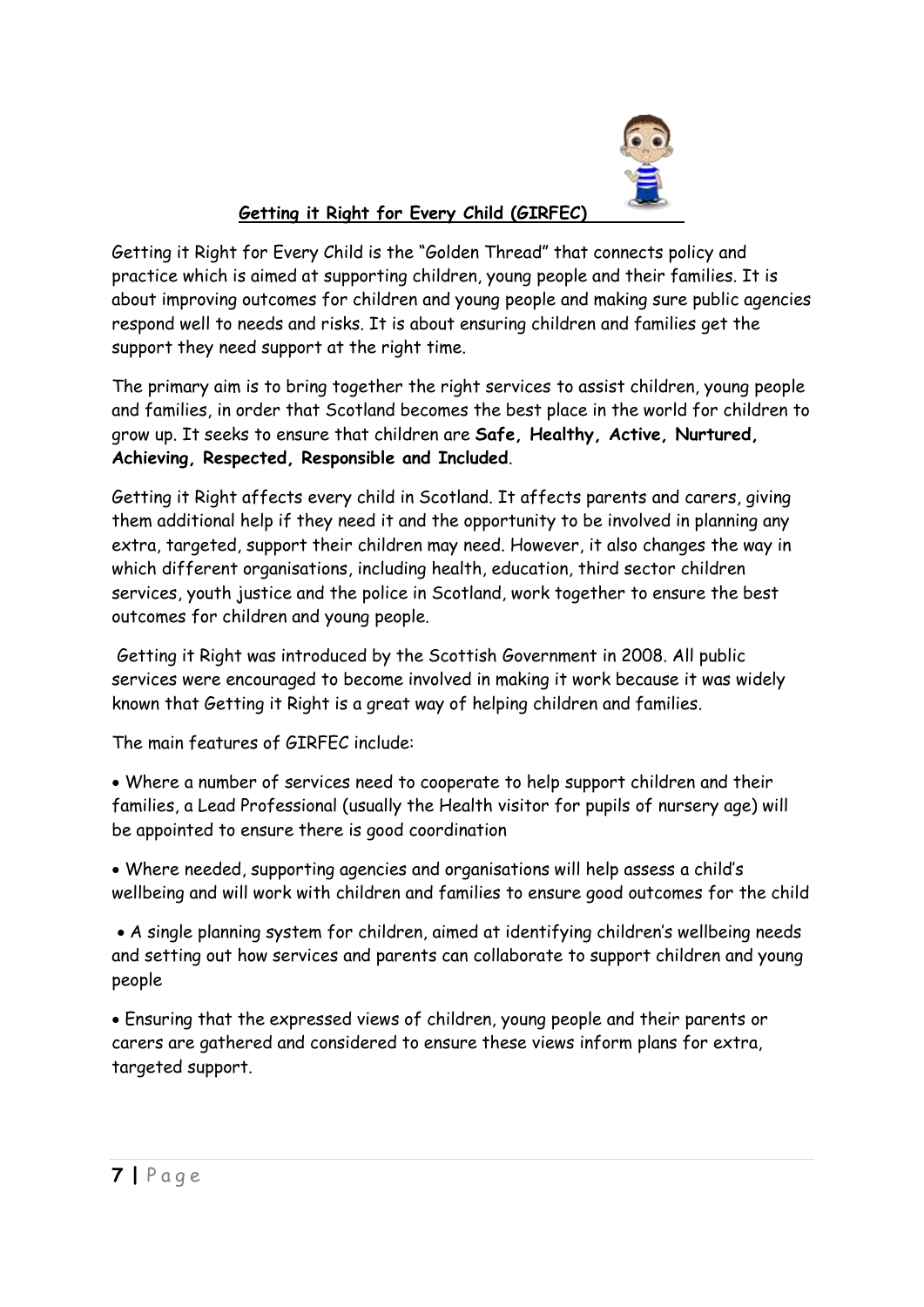## **Medication**

Staff must be informed of any medical condition that your child has and a form needs to be completed if they require medication to be administered during the nursery session.

Please note, all medication must be provided in its original container/packaging and children must have been given the first dose of the medication by the parent prior to the nursery administering any further doses. This is to ensure that both parents and nursery staff are made aware of any reactions.



# **Health and Safety**

For health and safety reasons and to help the smooth running of the nursery we ask that:

Parents leave buggies and prams outside the nursery Parents do not open the security door for other parents/children

# **Progress and Learner's Journey**

The nursery staff regularly observe and assess progress and development of children and will build up a profile on each of them, this is called the Learner's Journey. On entering the nursery all children are allocated a Key Worker. This member of staff will be responsible for the upkeep of your child's Journey although it should be noted that all children will be working with all members of staff throughout their time in nursery. No other parent will be able to access your child's leaner's journey.

We are always willing to discuss all aspects of development with you both formally and informally as well as at arranged parents days / evenings. There will be opportunities for parents/carers to add to journeys throughout the year as we celebrate children's achievements both inside and out of school. Children's photographs are a large part of the evidence we gather.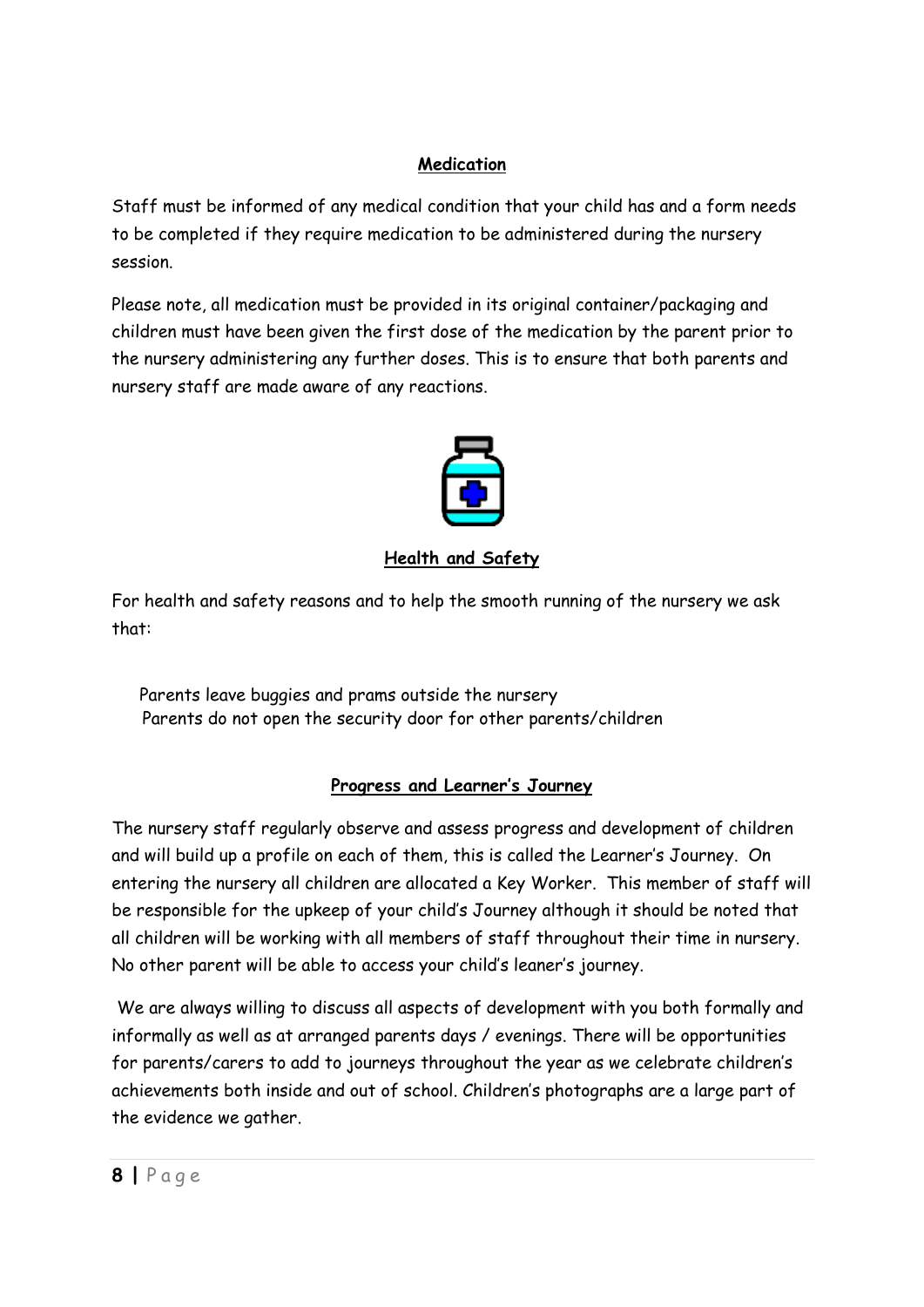## **Parents as Partners at Torphichen Nursery**

All of us as a staff recognise that parents have more influence over their children's education than we do, and that being a parent is the most difficult job in the world, for which few people receive any training. We enjoy working together with parents, to help them to give their children the best possible start in life.

Each child is an individual and will be valued as such. We will work together to build self esteem, self confidence and self worth in your child which will create the best foundation for present and future learning.

Through play, children can make sense of their world and can develop many physical, social, emotional and intellectual skills within the safety of a structured environment.

Your child learns and develops rapidly during the important early years of their life. During this time, the home learning environment has a significant impact on children's development, and their ability and willingness to learn. By making sure you talk, listen and play with your child, involve them in a wide range of activities as part of their daily routine, and help them investigate the world around them, you can help give them the best possible start in life.

You can help your child to learn by playing together and:

- Encouraging them to be independent e.g. toileting, getting dressed and washinghands
- Giving them opportunities to share and join in with other children
- Going out for walks or visits talking about what you see
- Helping them develop literacy skills by reading to them every day, learning nursery rhymes together and reading familiar words to them
- Helping them develop number skills by encouraging them to count and use numbers e.g. counting up and down stairs, in counting songs, pairing up/ matching socks or collecting stones and putting them in order of size , looking for patterns in the environment e.g. stripes /spots and making patterns of your own, looking for shapes in the environment- things which are similar and things which are different
- Supporting, encouraging and listening to them as they express themselves, talking about their thoughts and ideas, and how they feel.
- Singing, dancing, painting, messy activities and having fun together indoors and out.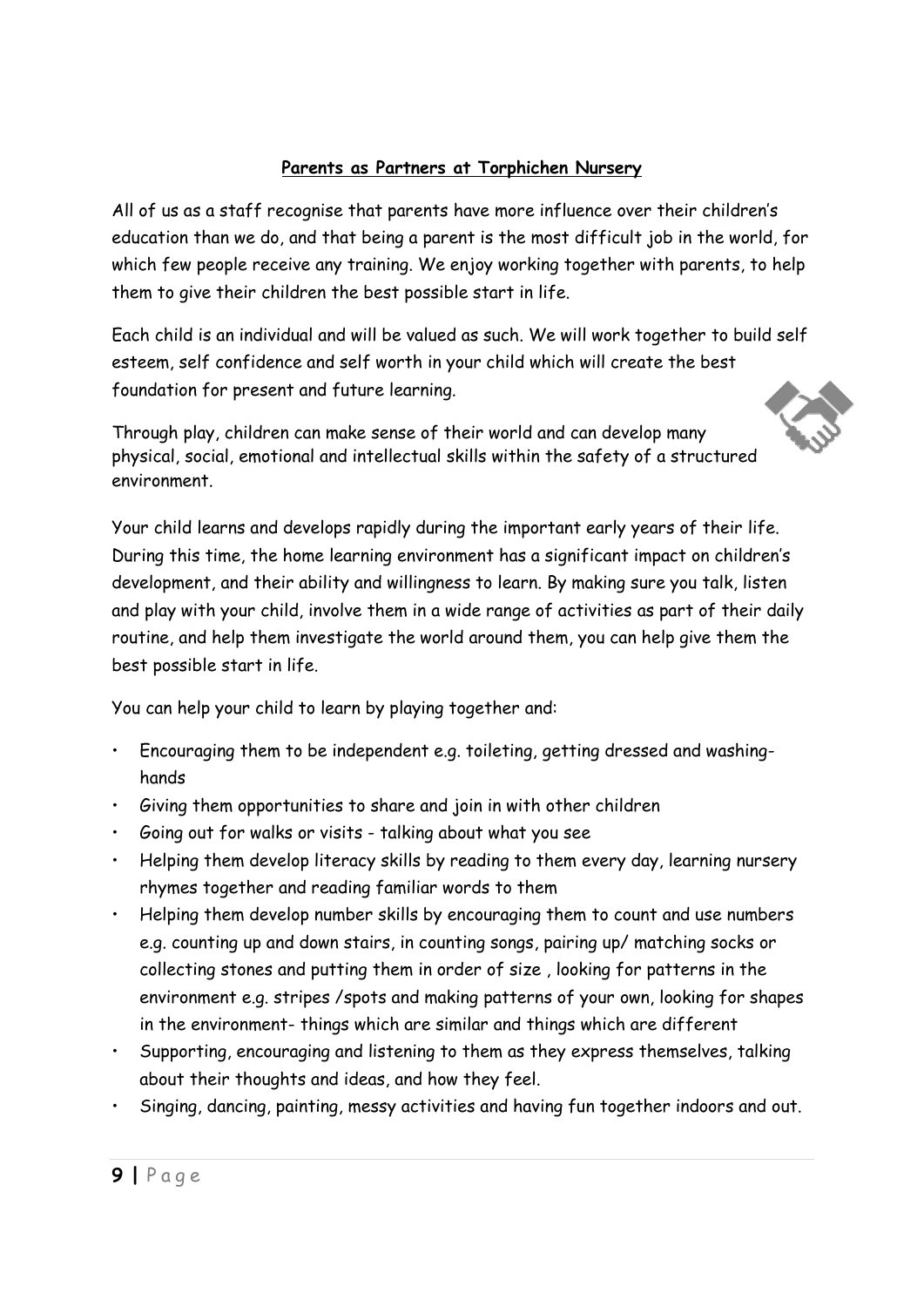- Giving them opportunities to use their fingers and hands e.g. building with bricks, cutting with scissors, fastening zips and buttons
- Talking about their day at playgroup/ nursery / childcare and think about what **you can do** to build on this
- Talking to the staff working with your child and share information with them
- Asking for extra help if you think your child needs it for any reason



**Remember always to praise their efforts.** 

## **Parent Helpers**

Once the children are settled, we are pleased to welcome helpers into the nursery. These include Mums, Dads, Grans and other members of the family ready, willing and able to help. Some of the tasks you may be asked to help with are:

Reading stories Playing games Chatting to children to develop their language Simple wood work Painting or making and doing other art Supporting children on the computer

If you decide you would like to help in the nursery, please complete the form in the induction pack and ask staff about a disclosure form. We are aware that if you have younger children, or go out to work, you may not be able to support the nursery in this way. However there other ways you can help:

Providing reusable materials for the nursery i.e. empty biscuit and cereal boxes, scraps of material, wool, wood (no toilet roll tubes or egg boxes please) Coming to parents evenings Coming to parents workshops Providing items for developing topic work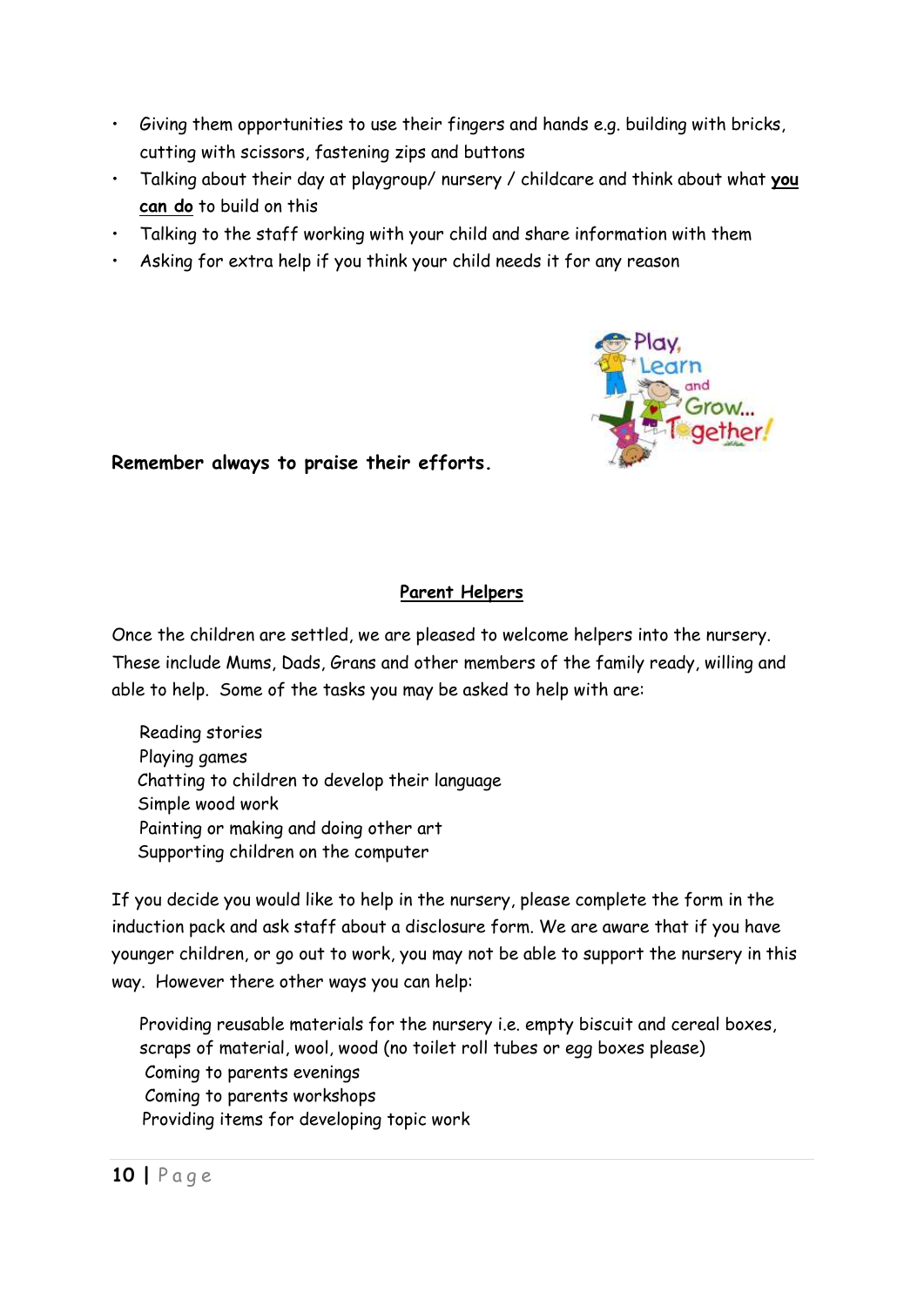# **Stay & Play**

We have regular 'Stay & Play' sessions where parents/carers/relatives etc. are invited to stay with their child in nursery. You can play with your child and meet their friends. It is also a good chance to have a quick informal word with your child's key worker about your child's progress in nursery. We will inform you of the date of the 'Stay & Play' sessions well in advance.

# **Bringing Toys to Nursery**

The nursery is equipped with lots of different toys. To avoid children being upset in the event of their favourite toys being lost or damaged, it is better that personal toys are left at home. However, from time to time the nursery will ask your child to bring in a favourite toy or book and this gives children the opportunity to discuss and share something special to them with their friends. We will let you know when these sessions are. If your child wants to bring in something particularly precious or valuable please talk to a member of staff about this.



# **Emotional and Social Development and Behaviour Management**

It is important that we help the children in nursery develop their own personalities while considering the needs and feelings of others. We teach the children how to show respect for one another and how to look after one another.

We encourage the children to sort out problems by discussing openly their feeling about what has happened and trying to find solutions to their problems. We adopt restorative practise strategies.

A copy of our Positive Behaviour Policy can be found in the Parent Information File.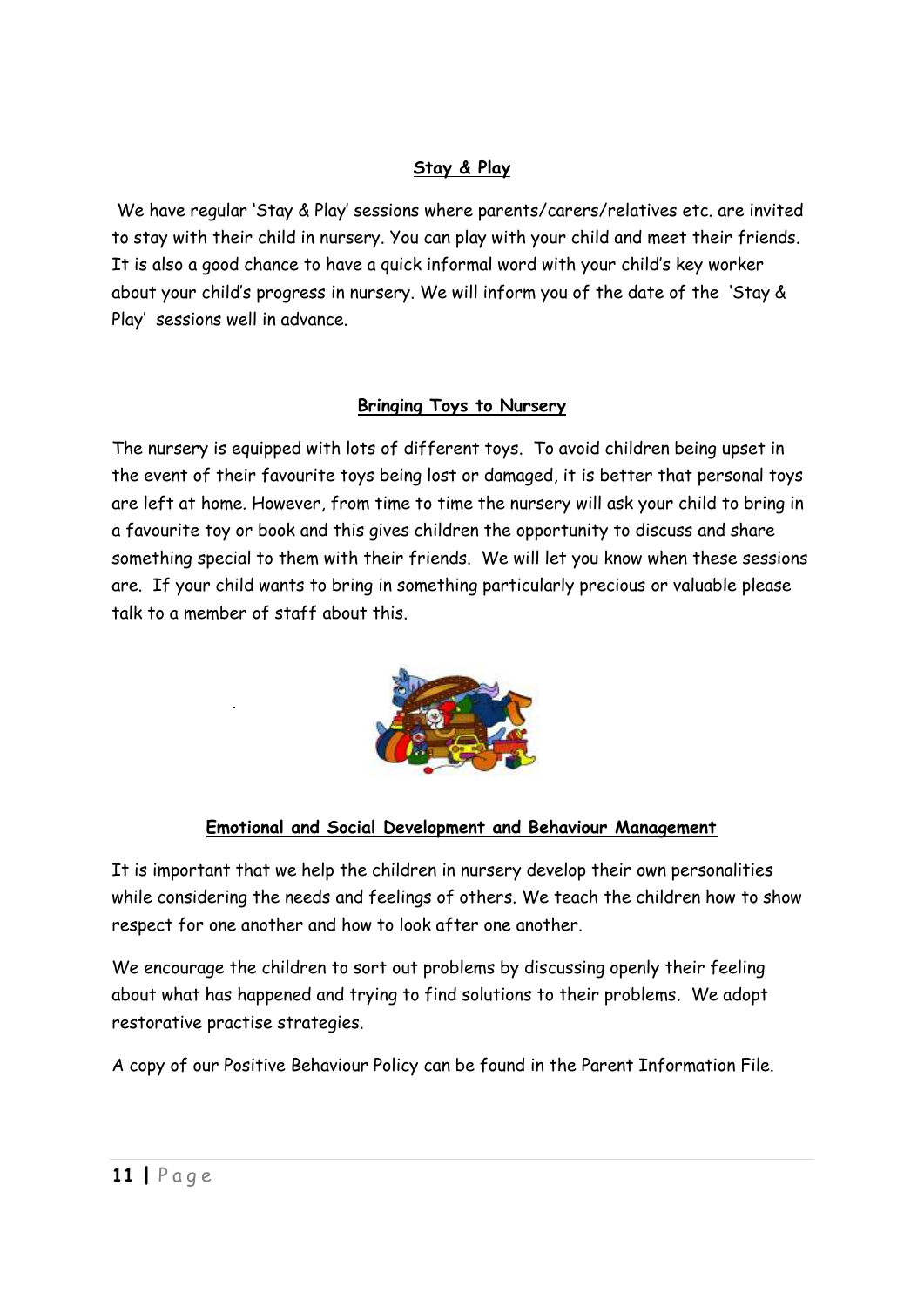# **Snack and Weekly Running Costs**

Free milk is provided for all nursery pupils but there is a small charge of £2 per week for snack. We ask parents to pay for this termly using the ipay system. Our snacks normally take the form of fresh fruit and a healthy snack option.

We ask an individual child to choose and plan the menu each week from a limited healthy selection of items encouraging them to think about variety and trying new foods.

Occasionally we have special foods to taste eg shortbread to celebrate Robert Burn's birthday, examples of Chinese food for the Chinese New Year.

Please advise if your child has any food allergies or food intolerance.

Due to strict Health and Safety regulations we are unable to accept donations of home baking.

After eating their snack, we encourage children to brush their teeth.



## **Clothes**

Your child should come to nursery wearing clothes which enable him / her to take part in all activities without worrying about them being spoiled. Children are able to play with paint, water, glue and explore outside every day so it is likely that they will be less than spotless by then end of the nursery session!

We would therefore encourage you to purchase a nursery sweatshirt, order forms are available from the nursery We would recommend that a spare change of clothes is kept in your child's nursery bag in case your child needs to be changed. Please remember that it is essential that these items are clearly labelled to avoid confusion for children, staff and parents/carers.

Outdoor shoes must be changed as soon as your child comes into nursery. Please write your child's name on them and they can be kept in nursery. To develop independence, we ask that children wear clothes and shoes which they can easily take off and put on again, on their own, when going to the toilet. In the interests of safety, jewellery should not be worn in the nursery.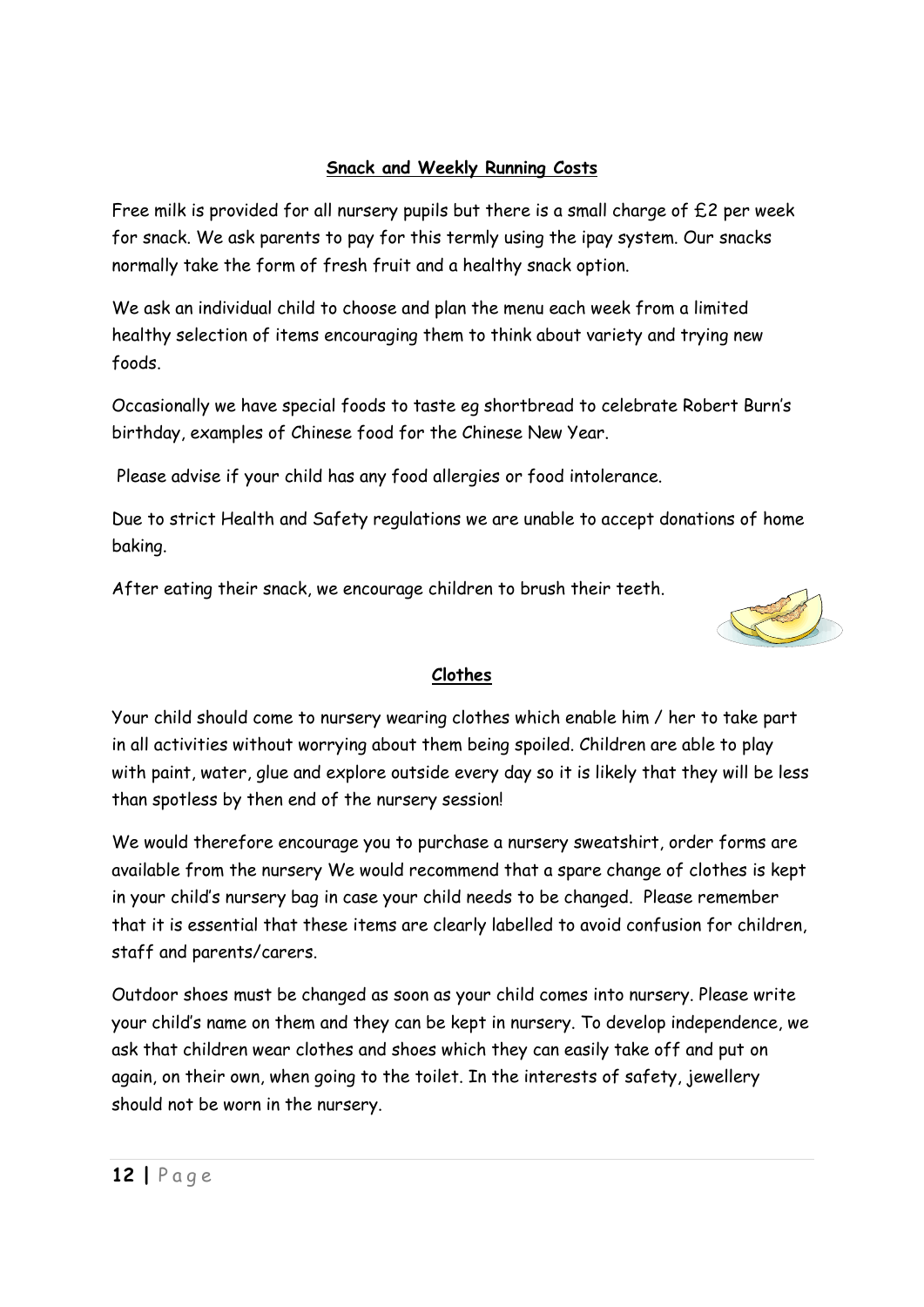## **Attendance**

Please send your children to nursery regularly but if your child is unwell they will find it difficult to cope and would be better off at home with you.

If your child is absent inform the school by telephone or send a message.

# Tel : 01506 652246.

In line with West Lothian Council procedures, a nursery child's absence will be reported to the Health Visitor if the Nursery/School is not made aware of the reason for the absence. Please keep your child off for 48 hours after sickness or diarrhoea.

It is important that we can contact you in an emergency so make sure that you keep your emergency contact information up to date.

## **Photographs**



As mentioned previously, sometimes we take photographs of children at work and play for display purposes. If you have any objections to your child's photograph being taken please let us know when you enrol them.

- **Publicity:** From time to time members of the press / media are invited into schools to cover events celebrating success.
- **School Activities:** Photography by staff of events, outings, activities etc. may be used in the curriculum and will be displayed within the nursery, on our blog, school website, and Dojo. Learners Journeys of children's progress are kept and these will include photographs taken by staff of children taking part in curricular activities.
- **Special Events:** Parents may wish to record these occasions e.g. Sports day etc. Photography may be restricted for reasons of child protection or out of respect for the rights and privacy of individuals. Please ensure that permission has been given by staff prior to photographs being taken. Parents will be asked to inform the early years officer if they do not wish their child to be photographed in connection with these events.